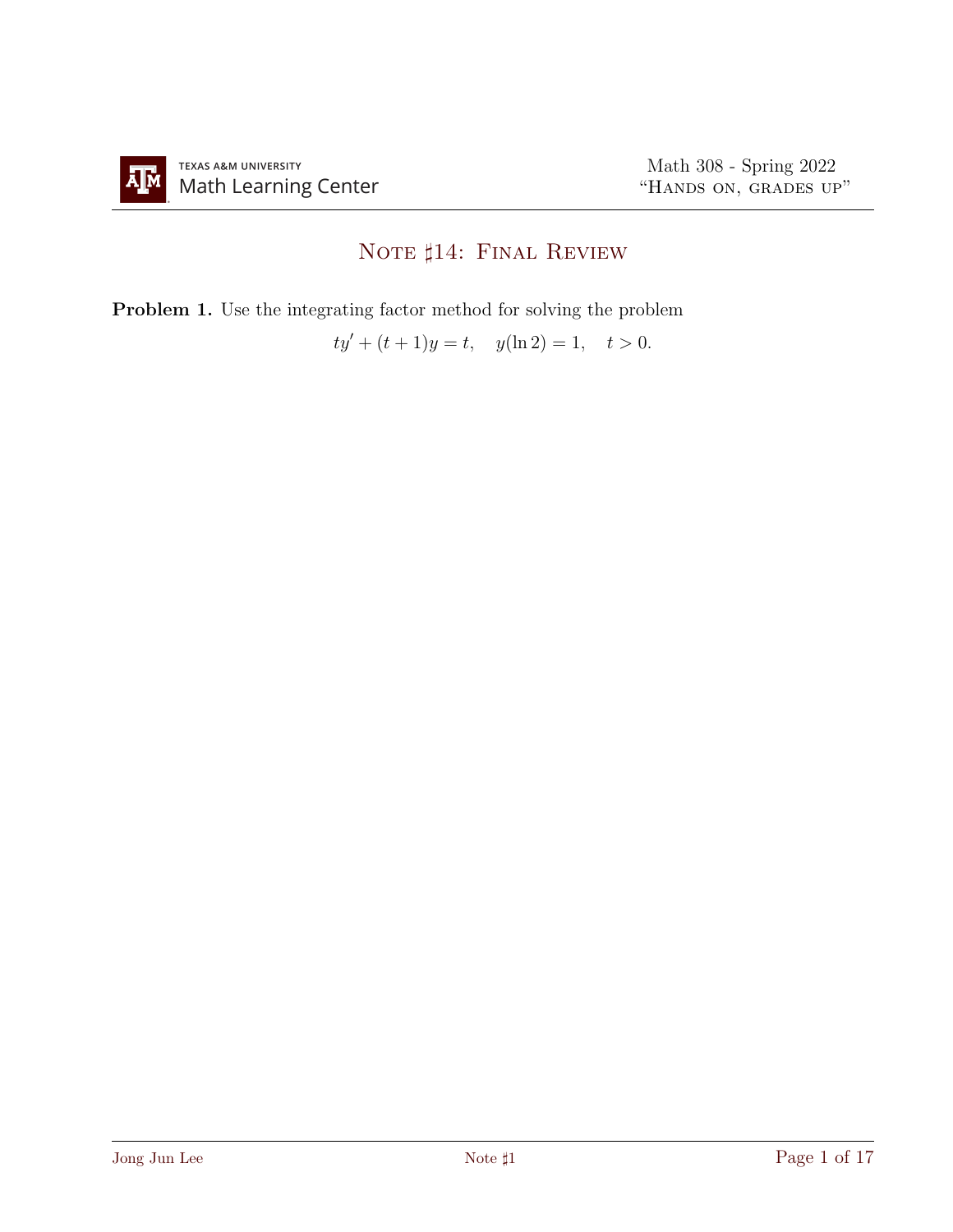Problem 2. Solve the initial value problem with separation of variables

$$
y' = (3x^2 - e^x) / (2y - 5), \quad y(0) = 1.
$$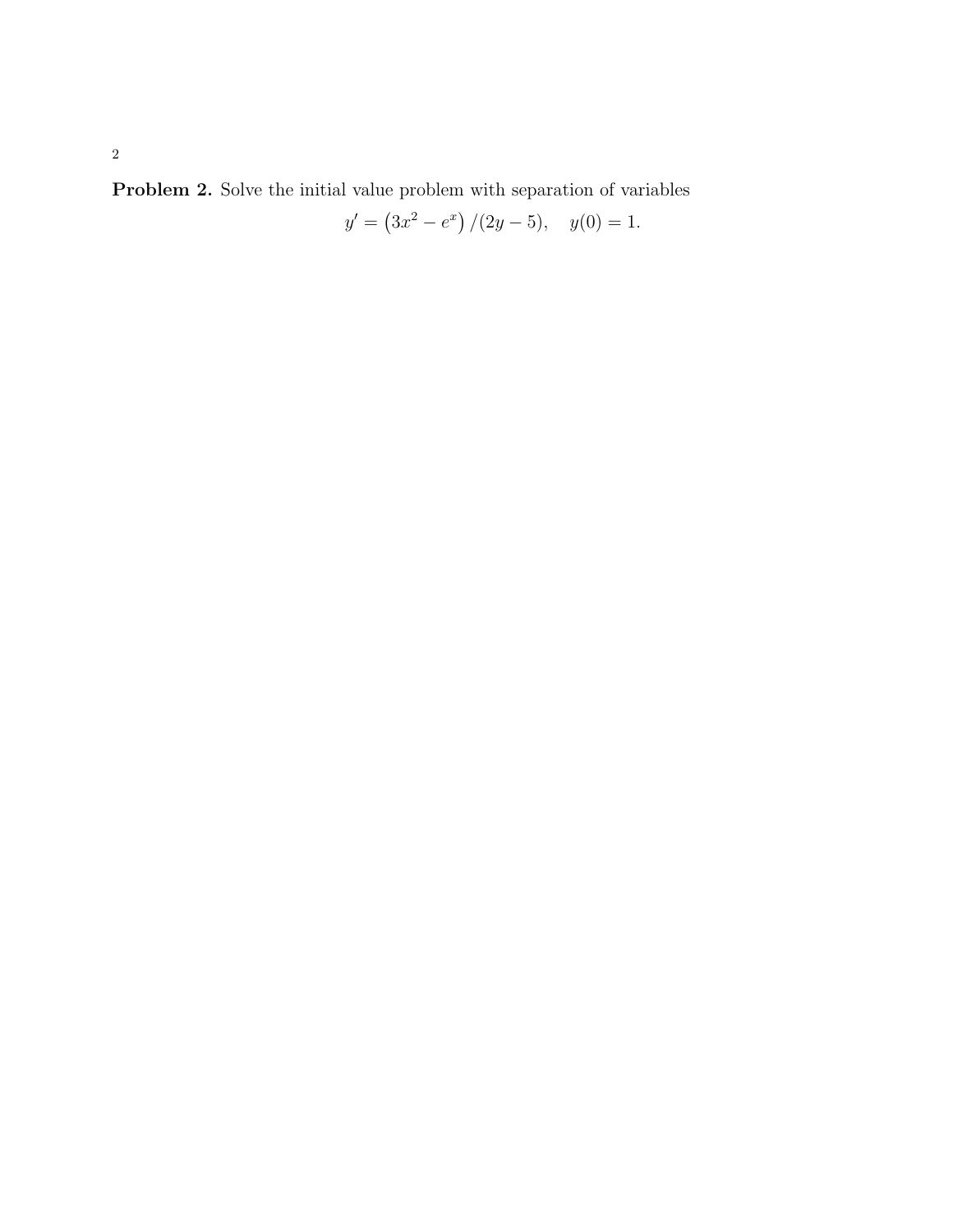Problem 3. Determine the critical (equilibrium) points, and classify each one as asymptotically stable/semistable or unstable.

$$
dy/dt = y(y-1)^2(y-2), \quad y_0 \ge 0.
$$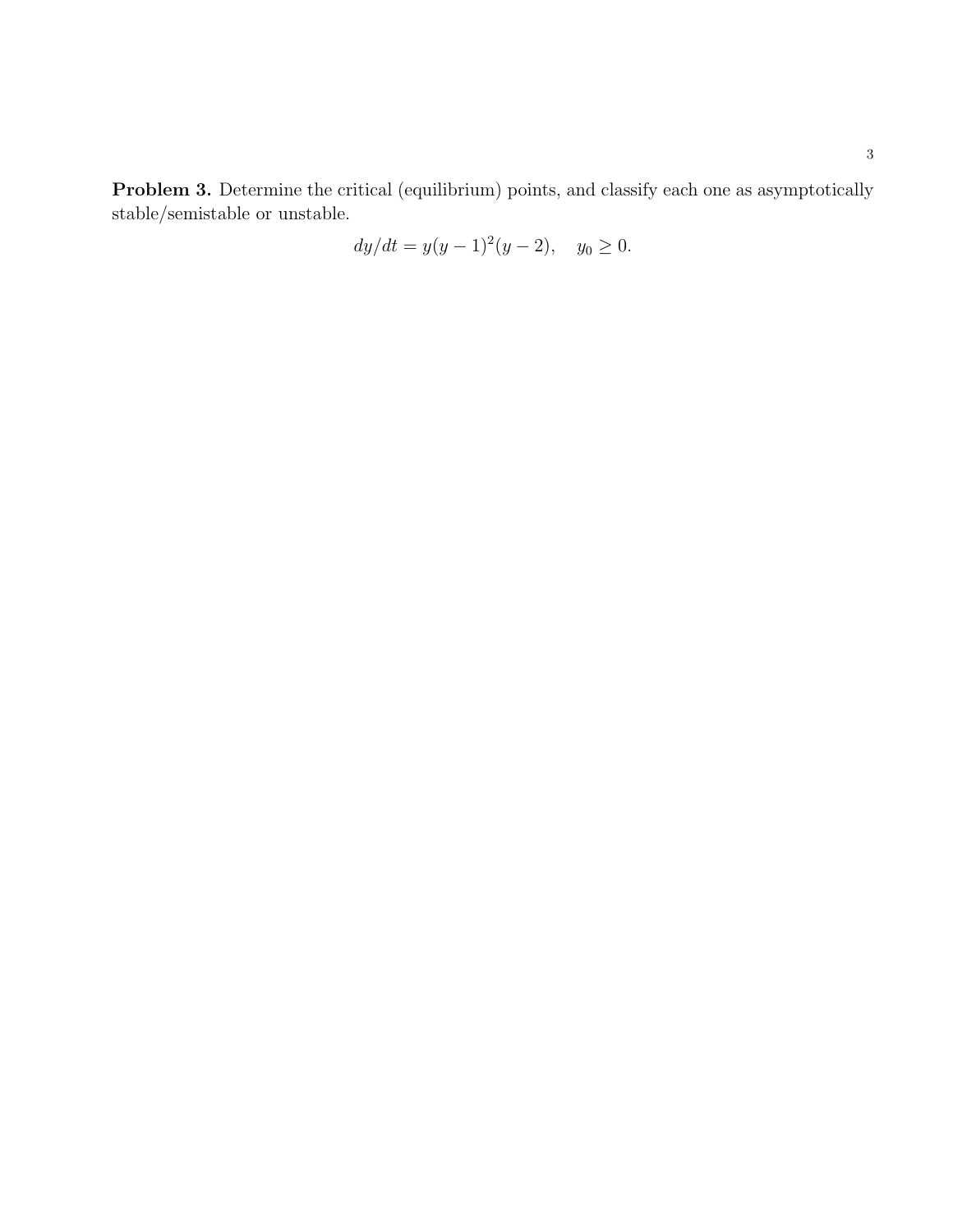Problem 4. Determine whether the equation is exact. If it is exact, find the solution.

$$
(y/x + 6x) + (\ln x - 2)y' = 0, \quad x > 0
$$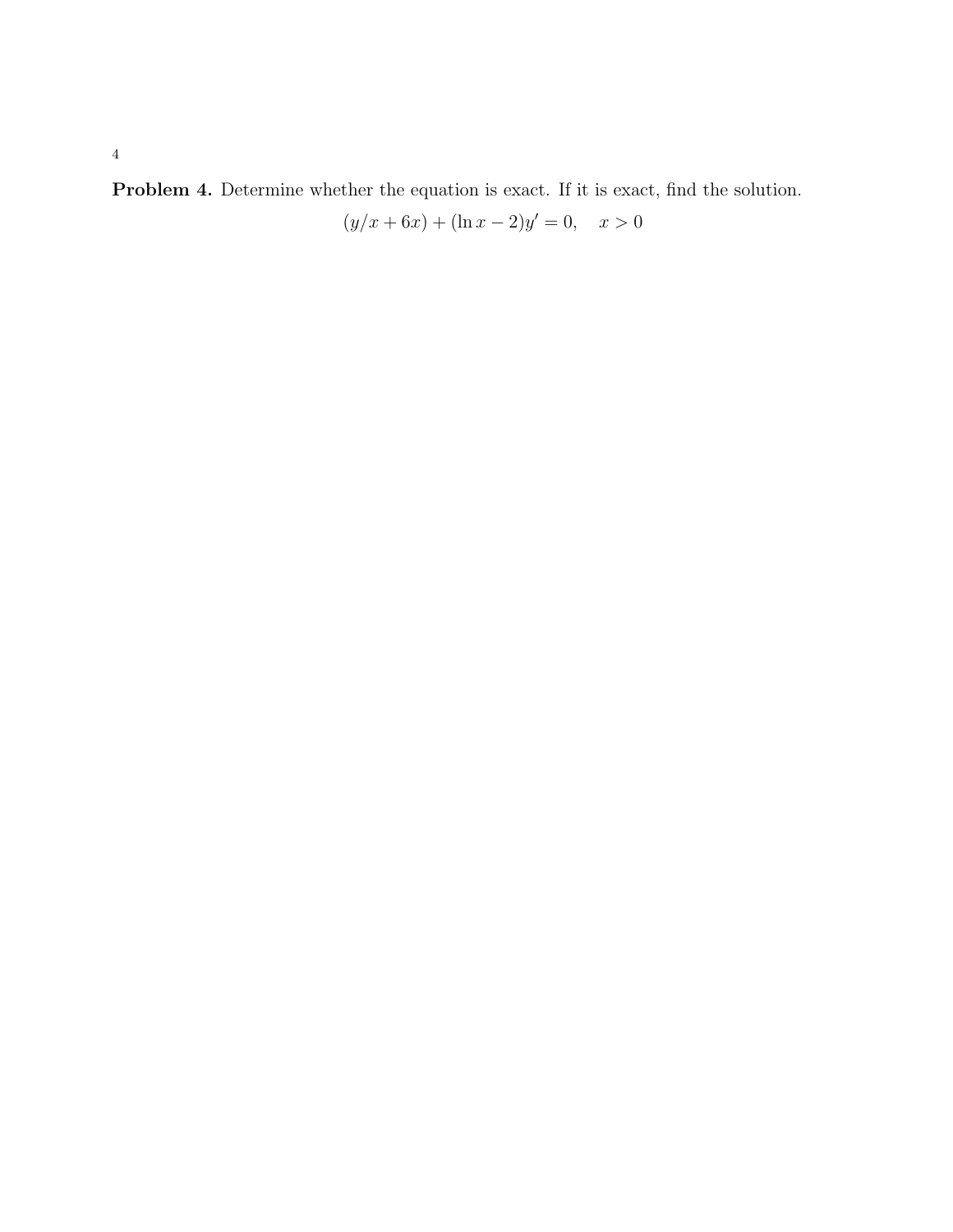Problem 5. Find the general solutions:

(1) 
$$
y'' - 5y' + 6y = 0
$$
  
\n(2)  $y'' - 6y' + 9y = 0$   
\n(3)  $y'' - 4y' + 5y = 0$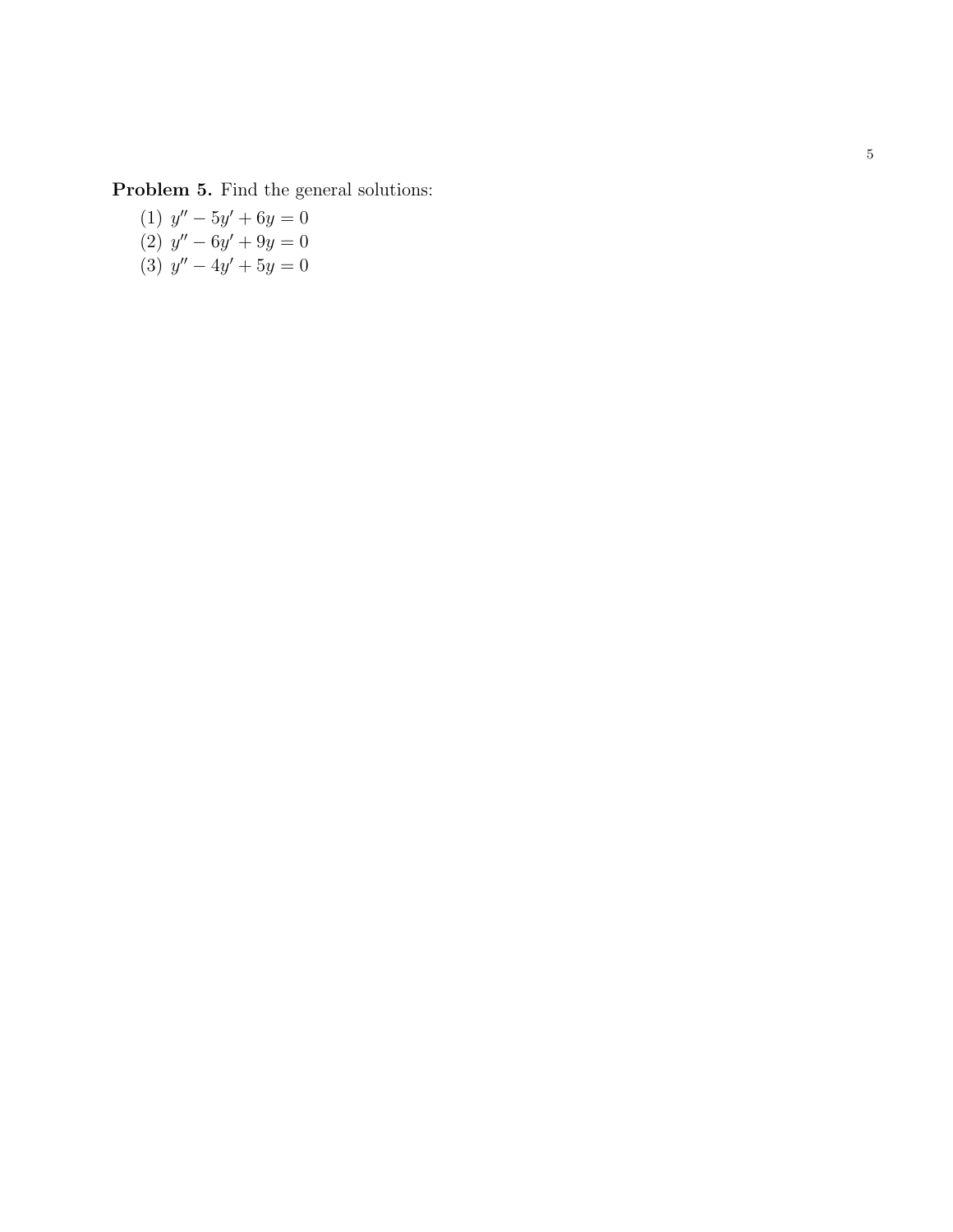**Problem 6.** Suppose  $y_1$  and  $y_2$  are homogeneous solutions of a second order differential equation for  $x > 0$ . Do they constitute a fundamental set of solutions?

 $y_1(x) = e^{-x}, \quad y_2(x) = xe^{-x}$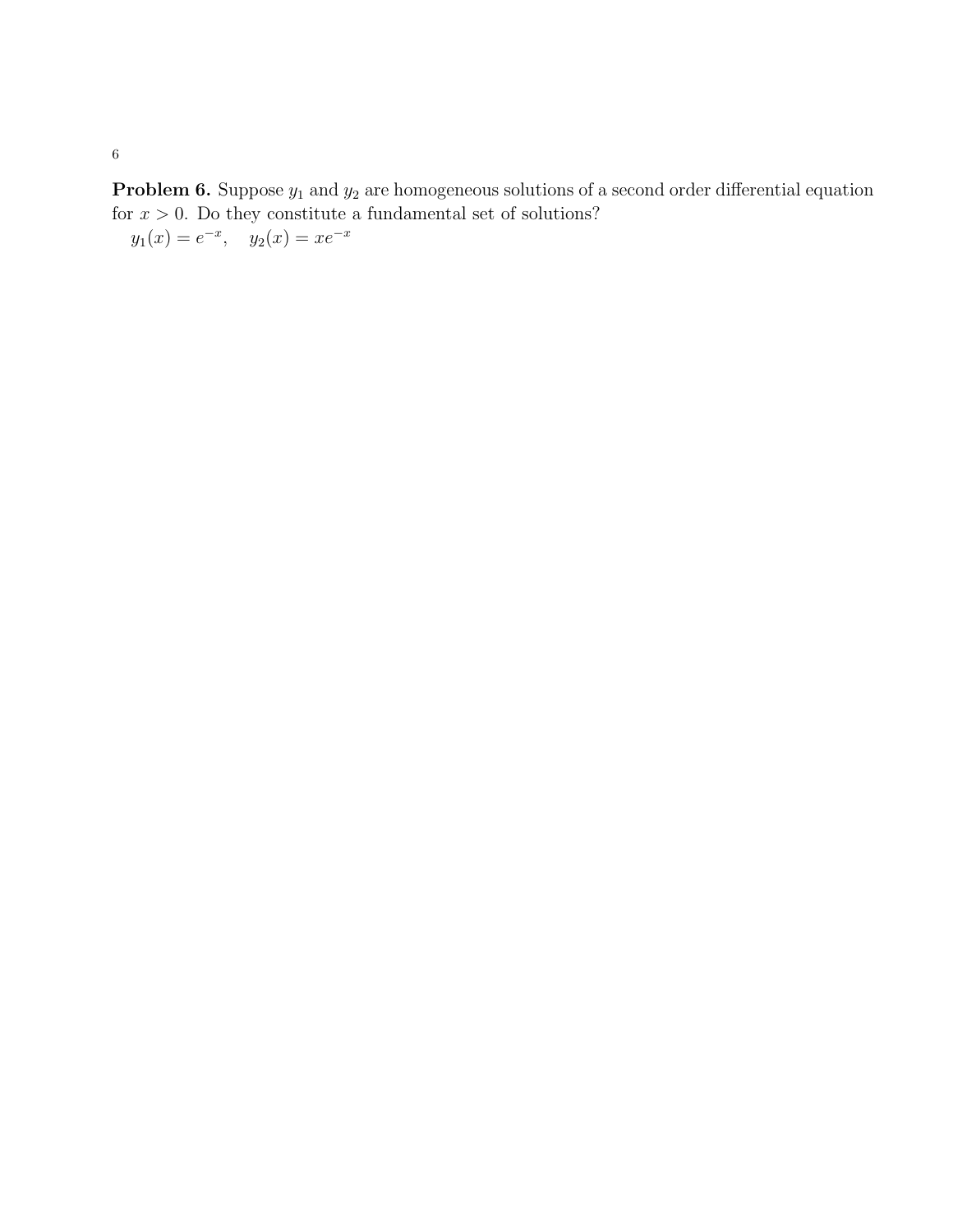Problem 7. Find the form of a particular solution for the method of undetermined coefficients. Do not solve for the unknown constants.

- (1)  $y'' 5y' + 6y = e^{2t}(3t + 4) \sin t$
- (2)  $y'' + 2y' + y = e^{-t} (t^2 + 1)$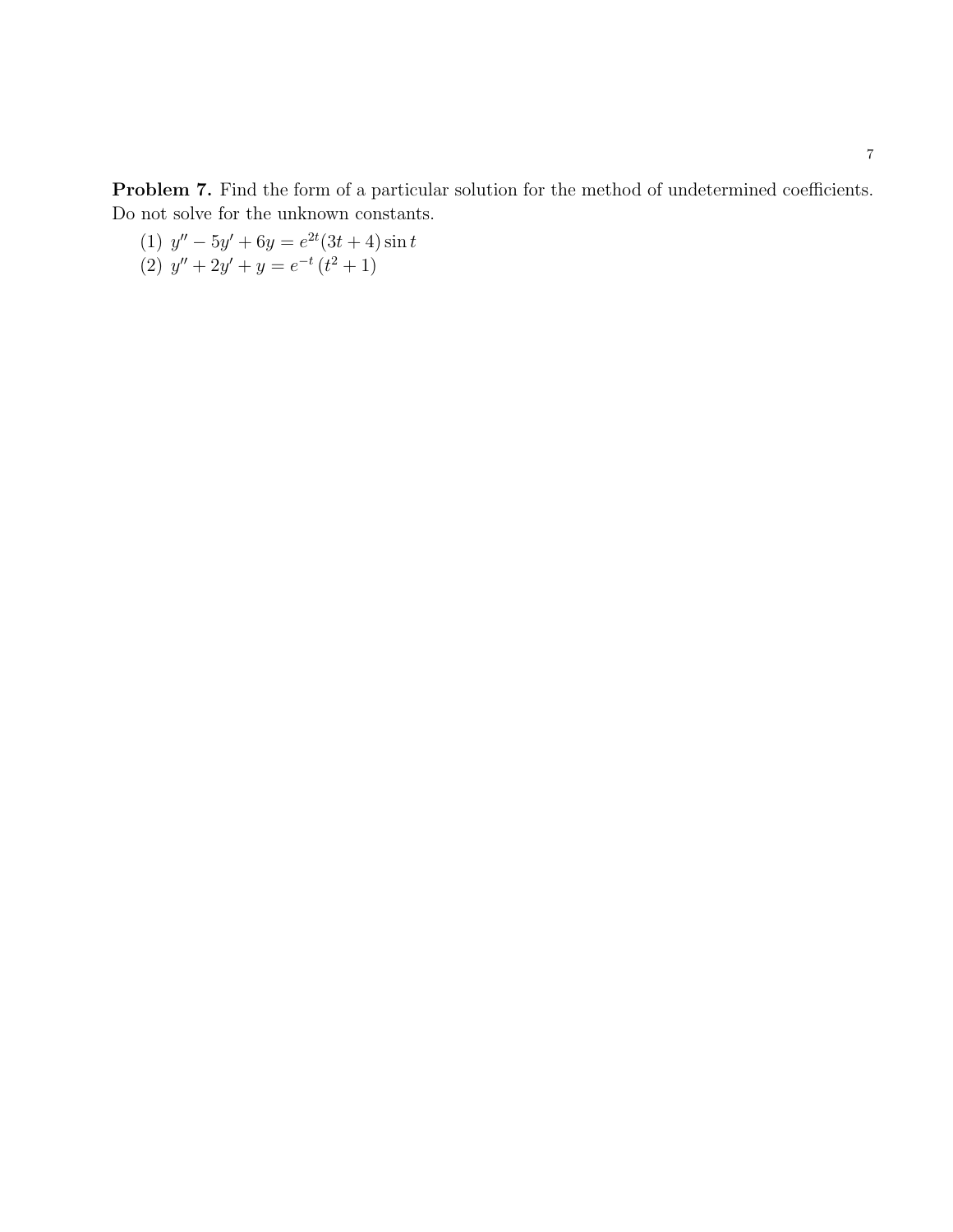**Problem 8.**  $y_1$  and  $y_2$  form a fundamental set of solutions of the corresponding homogeneous equation. Find the general solution of the given nonhomogeneous equation using variation of parameters.

$$
t2y'' - 2y = 3t2 - 1, t > 0; \quad y1(t) = t2, y2(t) = t-1
$$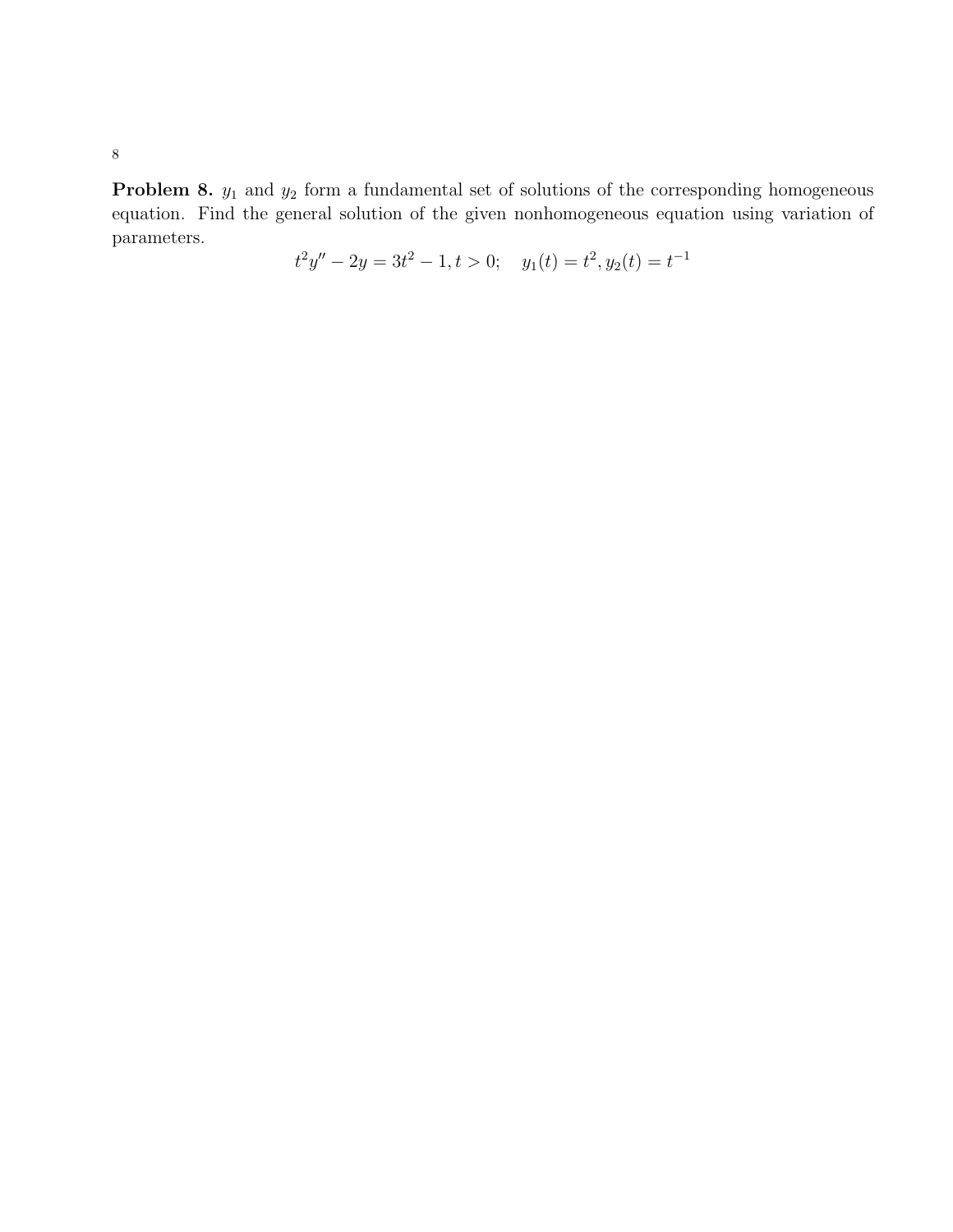Problem 9. Find the Laplace transform using the definition of a Laplace transform.

$$
f(t) = \begin{cases} \cos(t)\delta(t - \pi/4), & 0 \le t < 10\\ t, & 10 \le t < \infty \end{cases}
$$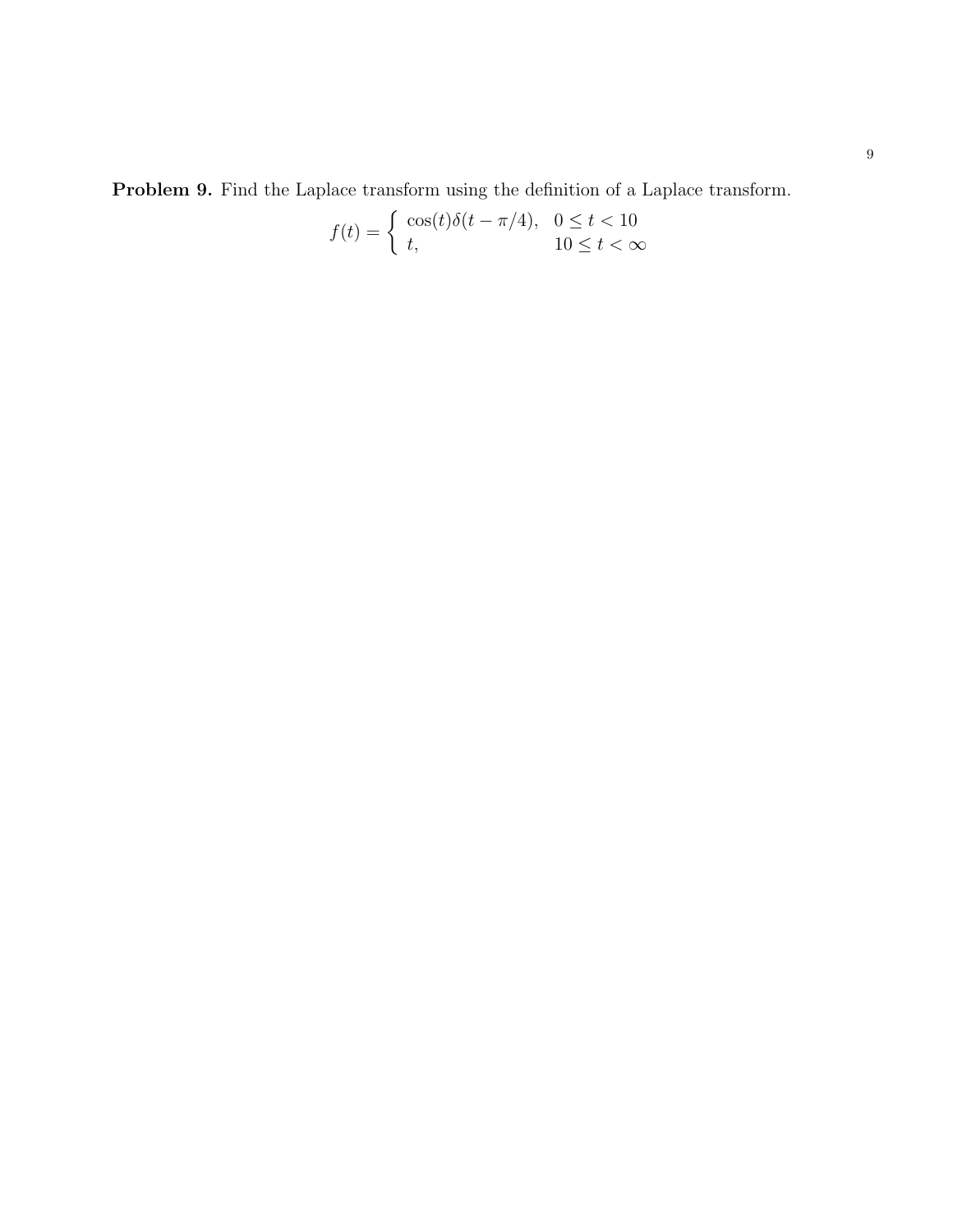Problem 10. Rewrite the function using unit step functions.

$$
f(t) = \begin{cases} t - 2, & 0 \le t < 3 \\ 5, & 3 \le t < 7 \\ 0, & 7 \le t < \infty \end{cases}
$$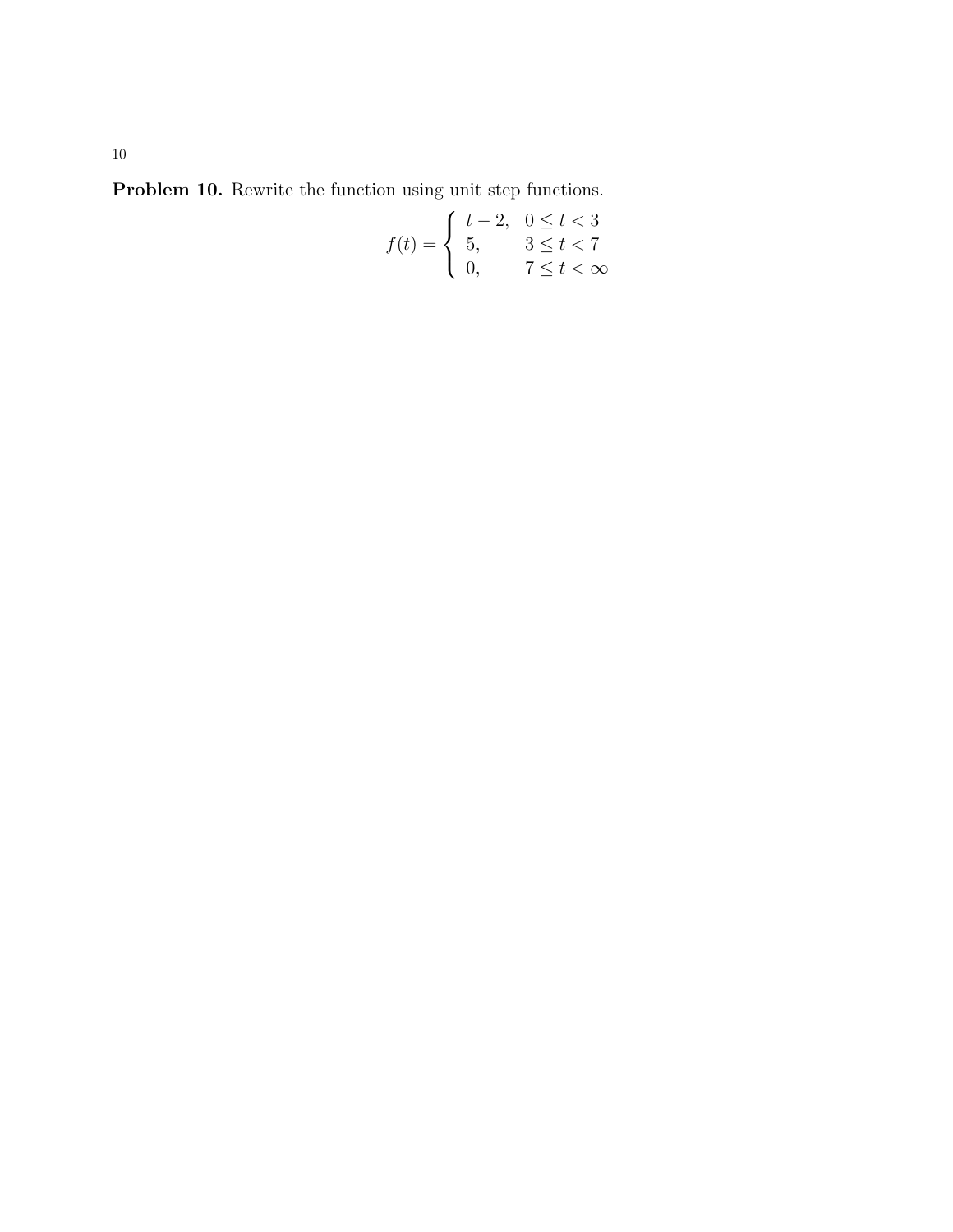Problem 11. Find the solution of the given initial value problem.

$$
y'' + 4y = u_{2\pi}(t) - u_{4\pi}(t); \quad y(0) = 0, \quad y'(0) = 0
$$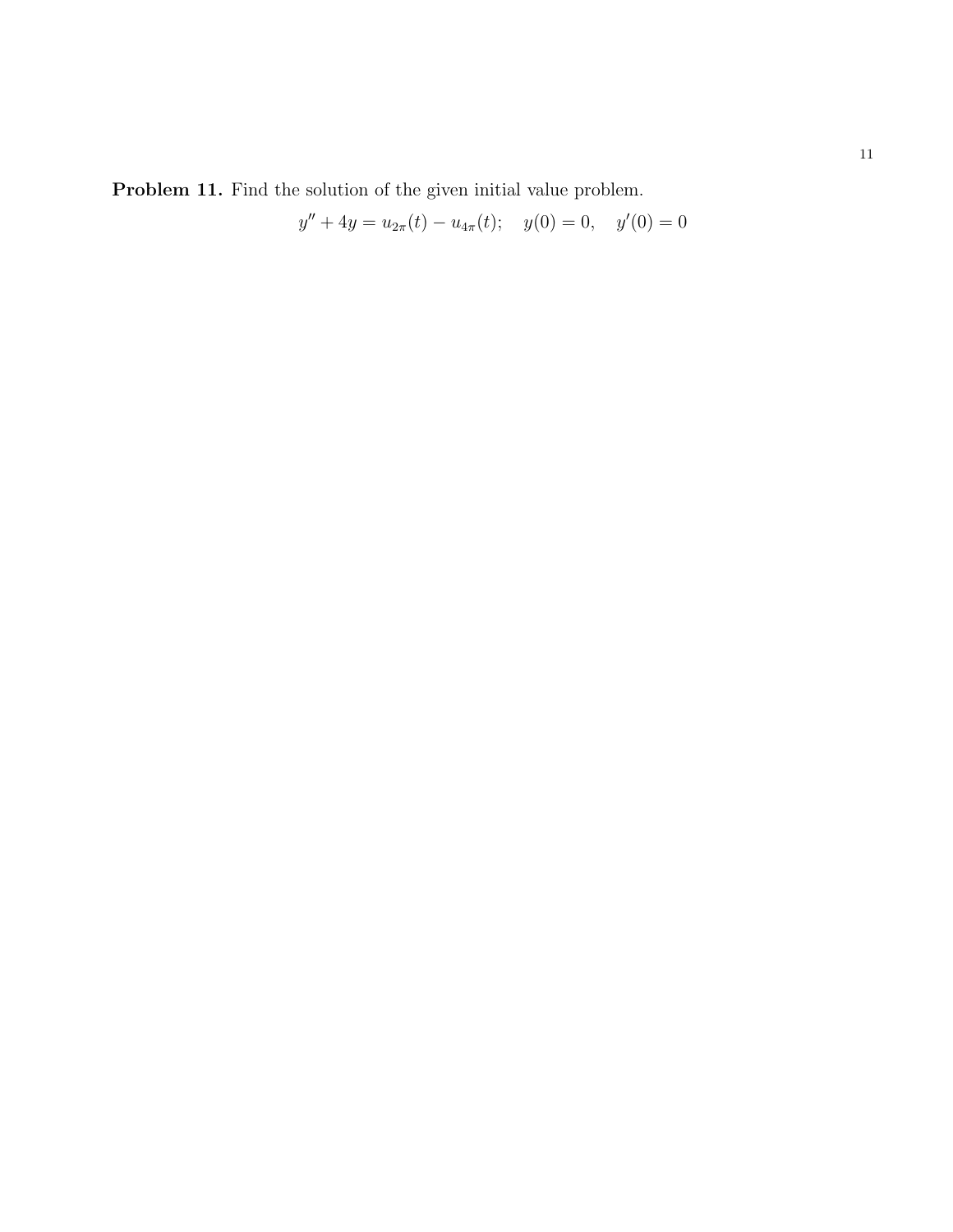Problem 12. Find the inverse Laplace transform of the given function by using the convolution theorem. Do not evaluate the integral.

$$
F(s) = \frac{s}{(s-2)^2 (s^2+4)}
$$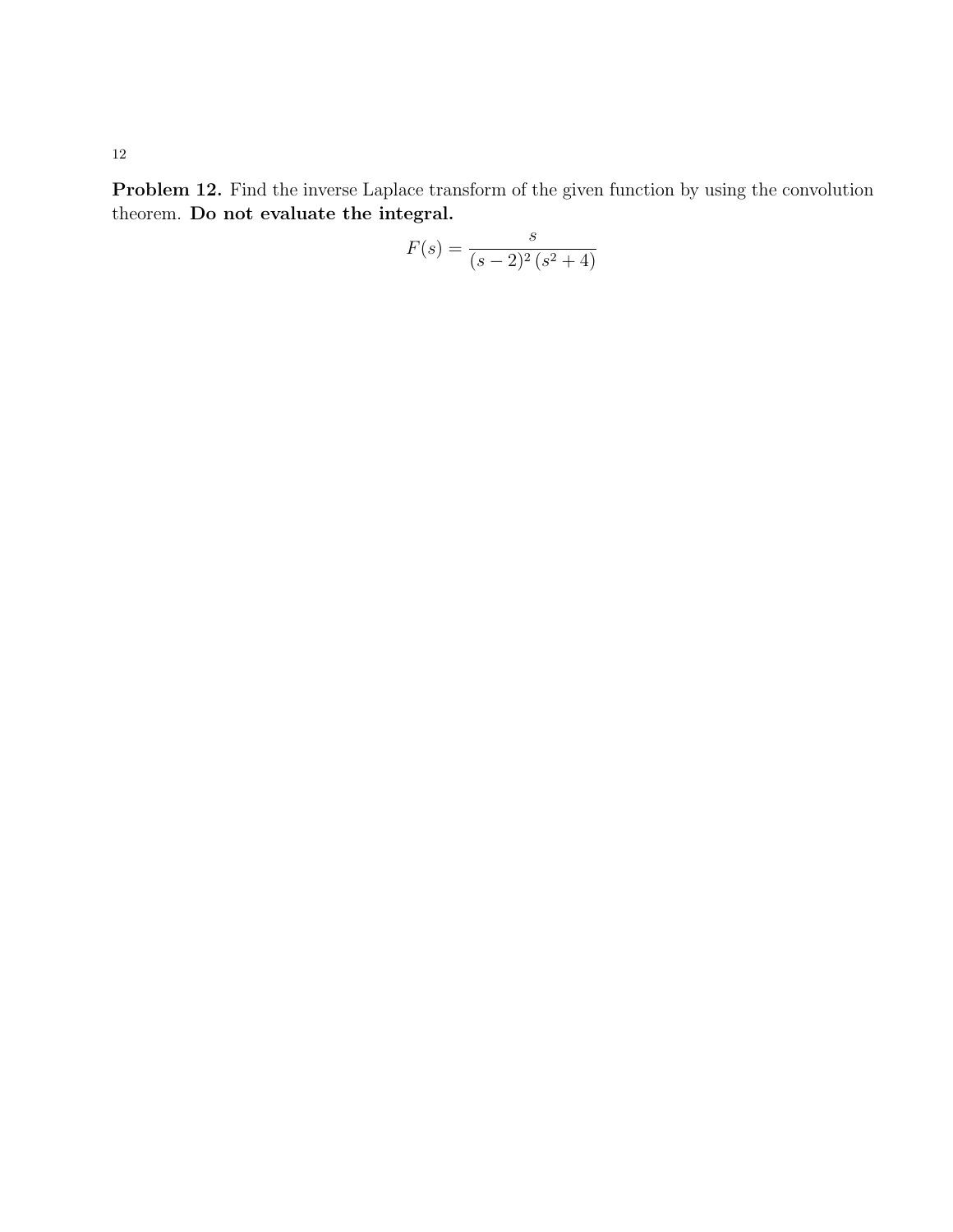Problem 13. a. What is the minimum radius of convergence of the solutions?

b. Find power series solutions of the given differential equation about  $x_0 = 0$ . Clearly indicate two solutions  $y_1$  and  $y_2$  by finding the first three nonzero terms in each solution.

$$
(1-x)y'' + xy' - y = 0, \quad y(0) = -3, \quad y'(0) = 2
$$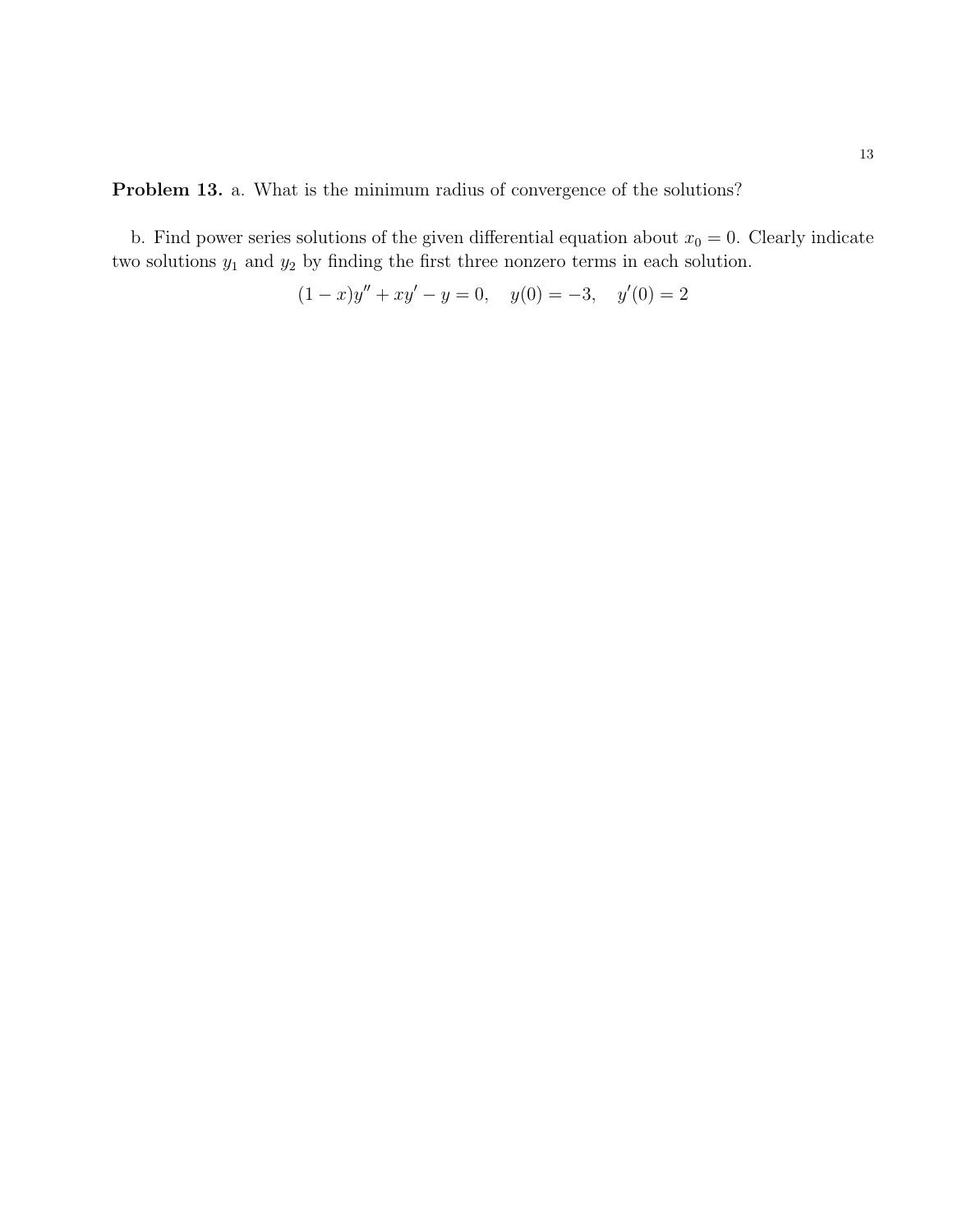Problem 14. Change the following differential equation into a system of first order differential equations.

$$
y''' - 2ty + 3 = 0
$$

14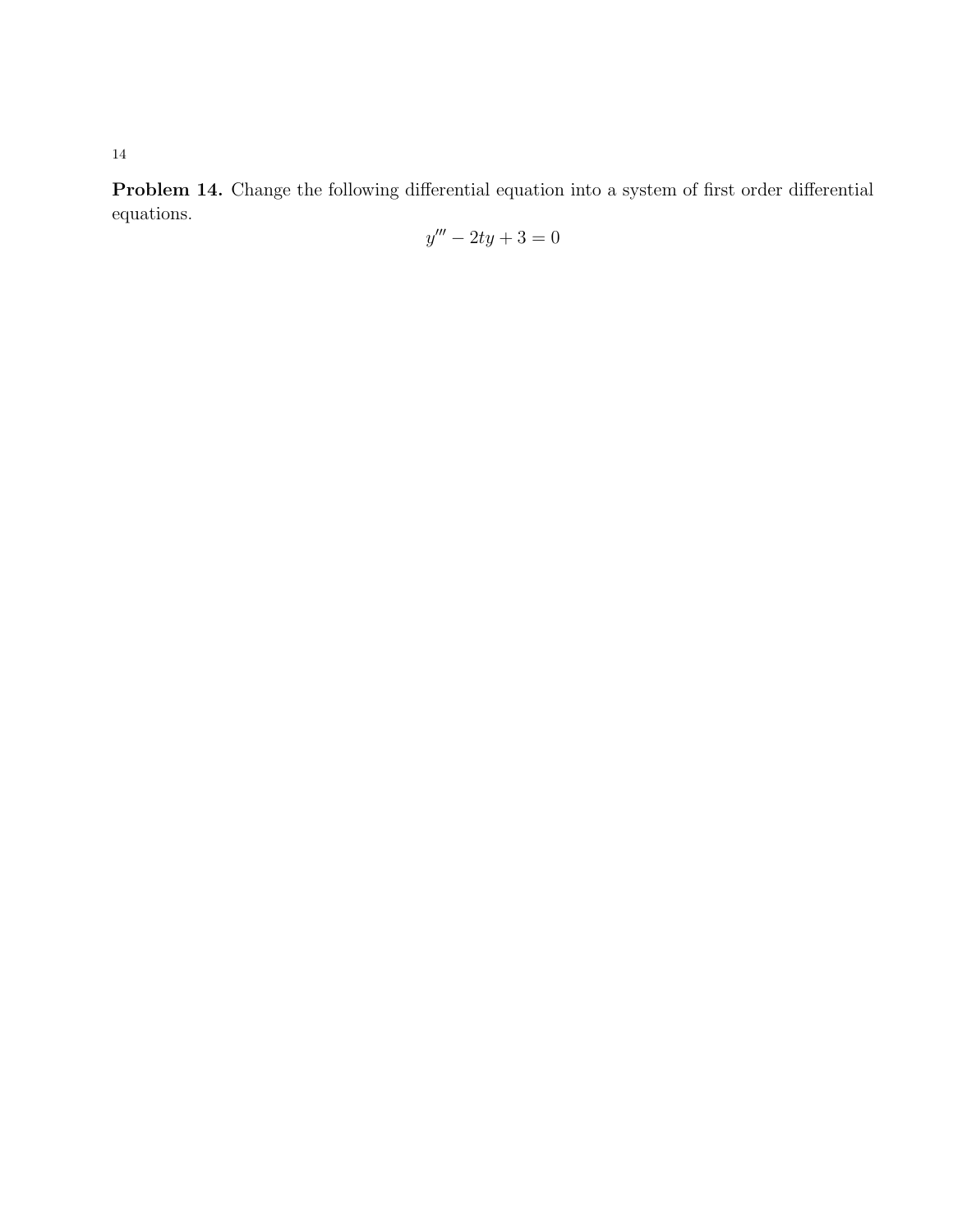Problem 15. Solve the given initial value problem. Describe the behavior of the solution as  $t\to\infty$ .

$$
\mathbf{x}' = \begin{pmatrix} 5 & -1 \\ 3 & 1 \end{pmatrix} \mathbf{x}, \quad \mathbf{x}(0) = \begin{pmatrix} 2 \\ -1 \end{pmatrix}
$$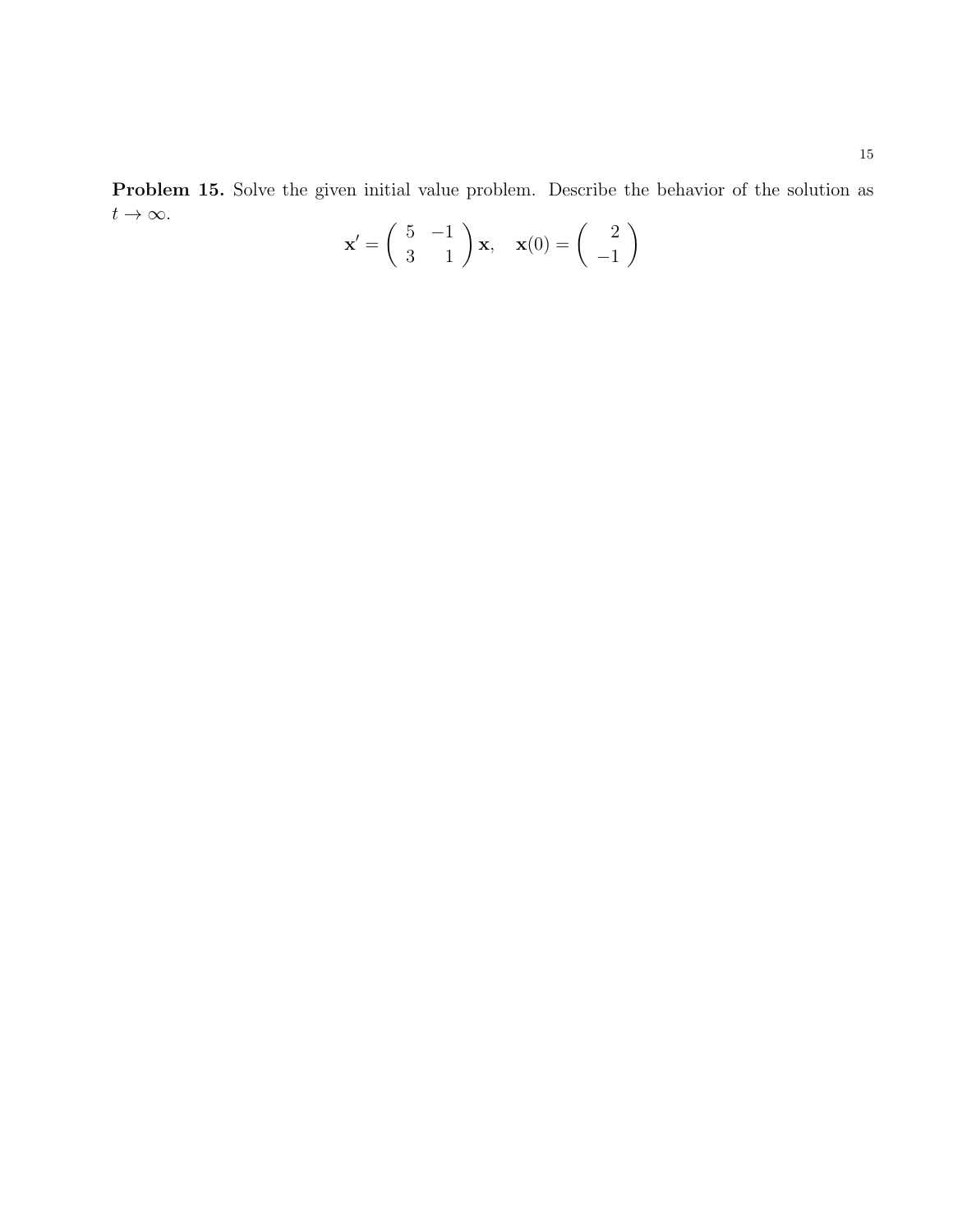Problem 16. Find the general solution. What kind of point is the origin?(saddle/node/spiral point)

$$
\mathbf{x}' = \begin{pmatrix} 1 & -1 \\ 5 & -3 \end{pmatrix} \mathbf{x}
$$

16